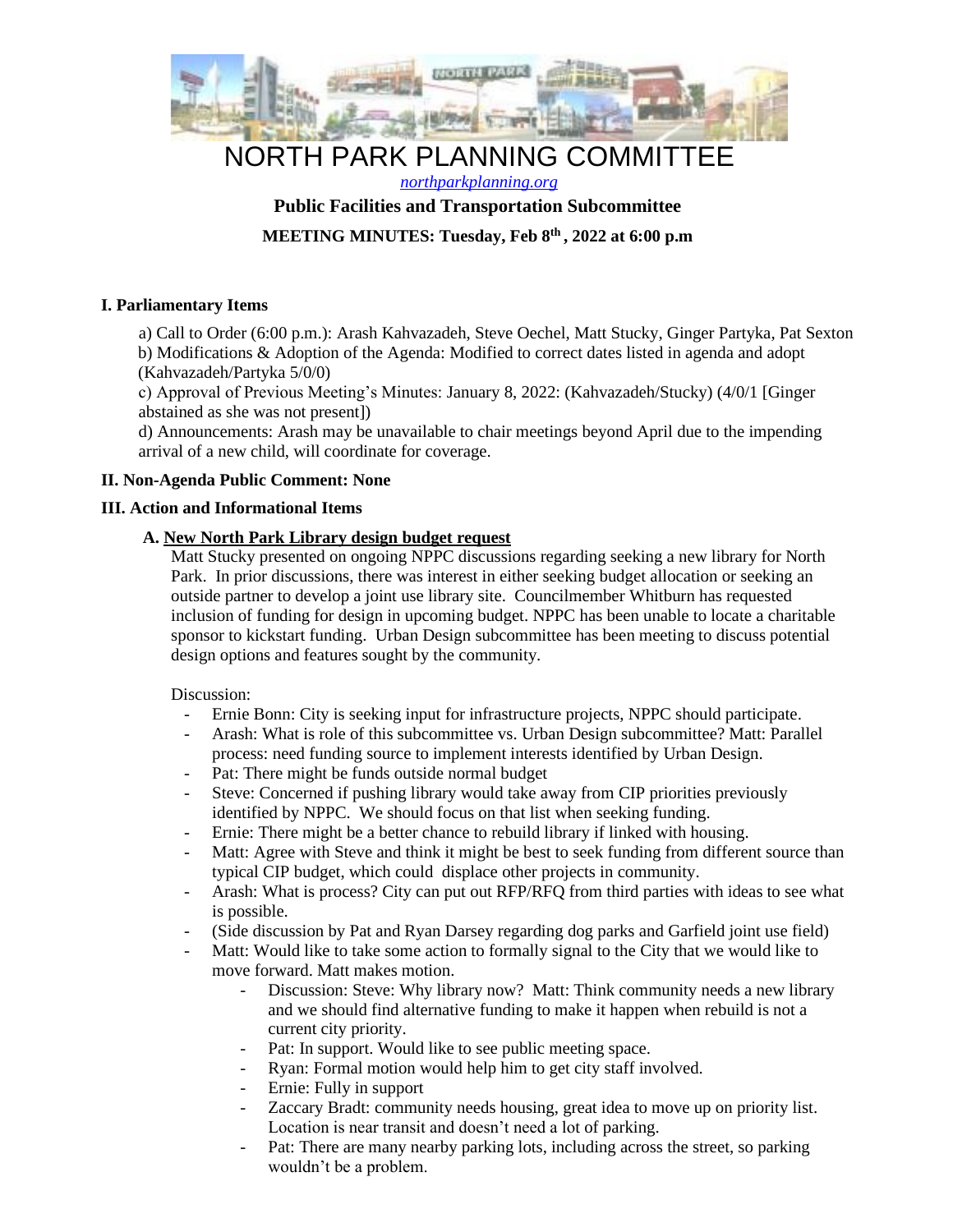**MOTION**: Request that the City work with the North Park Planning Committee to issue a request for proposals or qualifications from a partner to build a joint-use library facility combined with other uses, including potentially senior or affordable housing. (Stucky/Kahvazadeh 5/0/0)

#### **V. Unfinished, New Business & Future Agenda Items**

#### **Future Agenda Items:**

1. Research possibility of creating a North Park parking district: **No update** 

2. Updating Maintenance Assessment District (MAD) Assessment Engineers Report (AER): **No update**, waiting for NPMS to complete process, should be done before summer.

3. Update status on Sewer-Storm Drain Group Job 828, Project No. 652296 per community recommendations for local mitigation & use of alternative energy dissipater designs: **No update, Arash will contact city staff.** 

4. Status update on Univs Ave Mobility project per community recommendations regarding improved lighting, use of historic lamps, improved crossings, and bike rack additions: Arash waiting for project to be further along, will be considered at future meeting with bike lane update.

5. Research sidewalk improvement designs (app-based parking instead of meters, ideas for replacing parking signs installed on sidewalks, etc): **No update**

6. Research potential option to increase Public Restrooms availability: Pat has been researching, many issues with making public restrooms work well.

7. Follow-Up on 30th St Bike Lane Conditions Voted May 2019: Update in fall.

Meeting Adjourned: 7:08 p.m.

### **VI. Adjournment** (7:20 pm)

**Next PF&T Subcommittee meeting date: Tuesday, Mar 8th, 2021** 

*For information about the PF&T Subcommittee please visit northparkplanning.org or contact the Chair, Arash Kahvazadeh, at arash.kahvazadeh@gmail.com or (858) 717-3420.* 

*\*Subcommittee Membership & Quorum: When all 15 elected NPPC Board Member seats are filled, the maximum total of seated (voting) PF&T Subcommittee members is 13 (up to 7 elected NPPC Board Members and up to 6 seated North Park community members). To constitute a quorum, a majority of the seated PF&T Subcommittee members must be elected NPPC Board Members.* 

*Community Voting Members: North Park residents and business owners may gain PF&T Subcommittee voting rights by becoming a General Member of the NPPC and by attending three PF&T Subcommittee meetings. Please sign-in on the meeting attendance list and notify the Chair or Vice-Chair if you are attending to gain Subcommittee voting rights.* 

*North Park Planning Committee meetings are held on the second floor of the North Park Christian Fellowship (2901 North Park Way, 2 nd Floor), on the third Tuesday of each month, at 6:30 pm. The next scheduled NPPC meeting is on August 18th, 2020. NPPC Agendas are posted in the North Park Main Street window at 3939 Iowa St #2.*